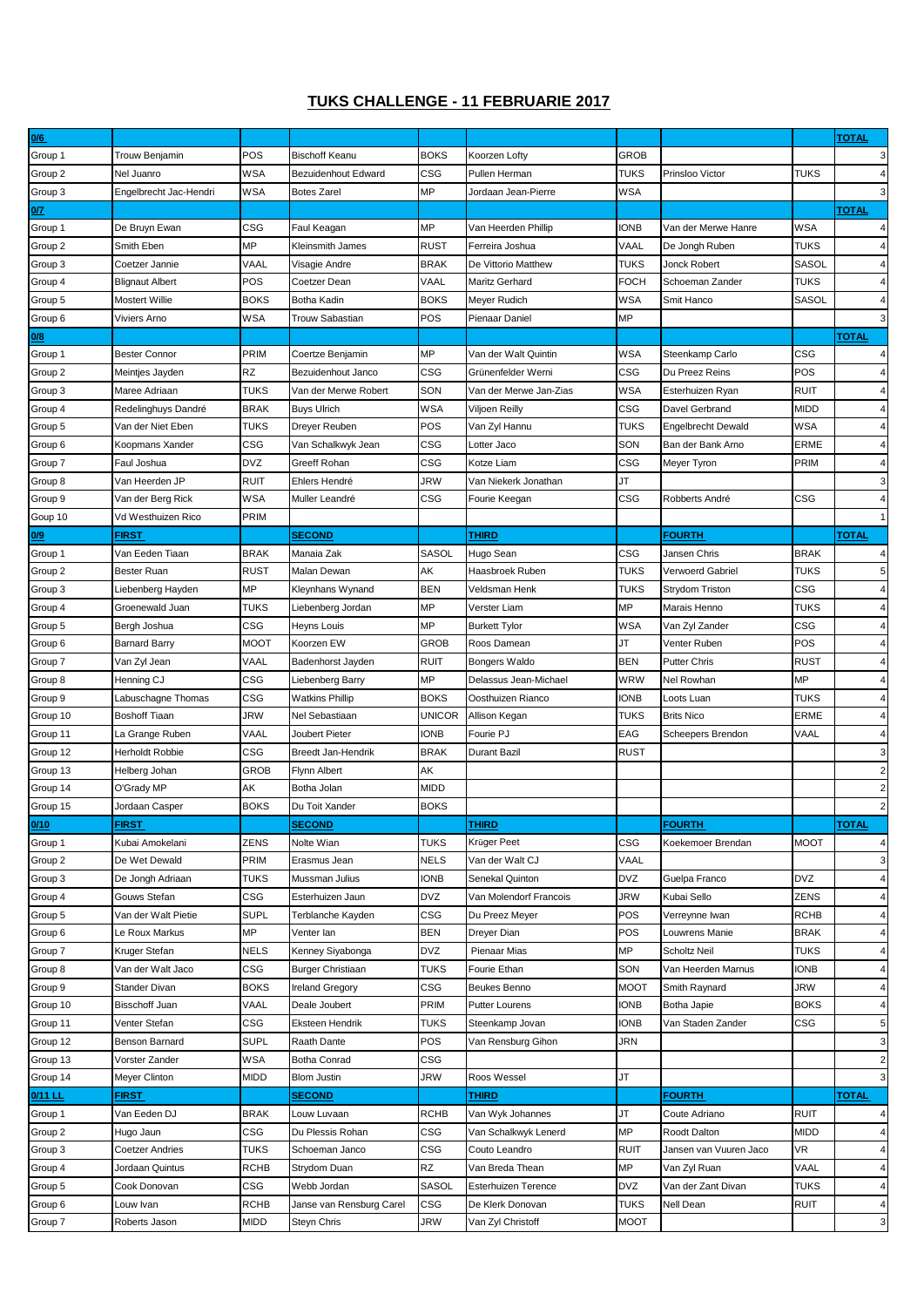| Group 8       | Koopmans Victor         | CSG           | Kleynhanse Triston        | <b>NELS</b>  | Piek Sebastian          | <b>RUIT</b>   |                              |             | $\mathbf{3}$                                                                                                                                                                                                                                                                                                                                                  |
|---------------|-------------------------|---------------|---------------------------|--------------|-------------------------|---------------|------------------------------|-------------|---------------------------------------------------------------------------------------------------------------------------------------------------------------------------------------------------------------------------------------------------------------------------------------------------------------------------------------------------------------|
| $0/13$ LI     | FIRST                   |               | <b>SECOND</b>             |              | THIRD                   |               | <b>FOURTH</b>                |             | <b>TOTAL</b>                                                                                                                                                                                                                                                                                                                                                  |
| Group 1       | <b>Blokdyk Daneil</b>   | WSA           | Du Toit Kian              | <b>TUKS</b>  | Hattingh Diedrik        | <b>IONB</b>   | Lubesi Musa                  | ZENS        | 4                                                                                                                                                                                                                                                                                                                                                             |
| Group 2       | Van Schalkwyk Luan      | CSG           | Eve Andre                 | <b>SUPL</b>  | Kruger Dewan            | <b>BOKS</b>   | Jansen van Vuuren Johann     | VR          | $\overline{4}$                                                                                                                                                                                                                                                                                                                                                |
| Group 3       | Heyns Johan             | WSA           | De Sousa Ryan             | <b>BOKS</b>  | Vd Westhuizen Jonathan  | ERME          | Moolman Ivan                 | POS         | $\overline{4}$                                                                                                                                                                                                                                                                                                                                                |
| Group 4       | Taljaard Tohan          | <b>BOTH</b>   | Vallance Stjohn           | <b>TUKS</b>  | Coetzee Eu-Juan         | VR            | <b>Wilders Altus</b>         | <b>TUKS</b> | $\overline{4}$                                                                                                                                                                                                                                                                                                                                                |
| Group 5       | Malki Joshua            | HEI           | Pretorius AJ              | <b>IONB</b>  | Classen Tiaan           | <b>WSA</b>    | Klopper Stephan              | WSA         | $\overline{4}$                                                                                                                                                                                                                                                                                                                                                |
|               | <b>Schutte Tobie</b>    | CSG           | Van Zijl Armand           | TUKS         | Nagel Christo           | <b>NELS</b>   | Smit Danie                   | JT          | $\overline{4}$                                                                                                                                                                                                                                                                                                                                                |
| Group 6       |                         |               |                           |              |                         |               |                              |             | $\overline{4}$                                                                                                                                                                                                                                                                                                                                                |
| Group 7       | Steenkamp Dewald        | CSG           | Lourens Chris             | ionb         | Zandberg Ruan           | <b>ELSB</b>   | Olivier RJ                   | VR          |                                                                                                                                                                                                                                                                                                                                                               |
| Group 8       | Potgieter Jan Harm      | CSG           | Rossouw Zander            | <b>IONB</b>  | Pretorius Gerhard       | <b>ALB</b>    | Van der Merwe Roan           | POS         | $\overline{4}$                                                                                                                                                                                                                                                                                                                                                |
| Group 9       | Holstein Karamjeet      | <b>SACH</b>   | Breedt Johan              | <b>BRAK</b>  | Mohamotsa Mandla        | <b>DVZ</b>    | Nienaber Colin               | SASOL       | $\overline{4}$                                                                                                                                                                                                                                                                                                                                                |
| Group 10      | <b>Scholtz Theoniel</b> | <b>BERG</b>   | De Jager Divan            | <b>CSG</b>   | Van Aardt Pieter        | ERME          | Van Blerk Cameron            | VR          | $\overline{4}$                                                                                                                                                                                                                                                                                                                                                |
| Group 11      | Johns Ruben             | VR            | Raath Rudi                | HEI          | Riefler Waldo           | JT            | Koekemoer Alex               | Moot        | $\overline{4}$                                                                                                                                                                                                                                                                                                                                                |
| Group 12      | Viljoen Damian          | CSG           | Joubert Tian              | POS          | <b>Bishoff Vincent</b>  | <b>JRW</b>    | Du Preez Etienne             | POS         | $\overline{4}$                                                                                                                                                                                                                                                                                                                                                |
| Group 13      | <b>Ehlers Stephan</b>   | <b>TUKS</b>   | Adam Joubert              | CSG          | Louw Jacques            | <b>UNICOR</b> | Van der Walt Billy           | ERME        | $\overline{4}$                                                                                                                                                                                                                                                                                                                                                |
| Group 14      | abuschagne Francois     | CSG           | <b>Schutte Francois</b>   | <b>MOOT</b>  | Longueira Kyle          | <b>MIDD</b>   | De Meyer Ruan                | <b>BOTH</b> | $\overline{4}$                                                                                                                                                                                                                                                                                                                                                |
| Group 15      | <b>Rees Garrick</b>     | <b>TUKS</b>   | Swart Johan               | <b>BOKS</b>  | Smal Brady              | HEI           |                              |             | 3                                                                                                                                                                                                                                                                                                                                                             |
| Group 16      | Devine Joshua           | <b>NELS</b>   | <b>Bisschoff Heinrich</b> | VAAL         | Davel Kobus             | <b>MIDD</b>   |                              |             | $\mathbf{3}$                                                                                                                                                                                                                                                                                                                                                  |
| Group 17      | Maree Marco             | WSA           | Welman Ruan               | <b>RUIT</b>  | Maree DC                | <b>BRAK</b>   | Holstein Ranjeet             | SACH        | $\overline{4}$                                                                                                                                                                                                                                                                                                                                                |
| Group 18      | Mostert Jandre          | POS           | Van Zyl Anru              | <b>SASOL</b> | Nel Willem              | <b>DVZ</b>    |                              |             | $\mathbf{3}$                                                                                                                                                                                                                                                                                                                                                  |
| 0/15 LL       | FIRST                   |               | <b>SECOND</b>             |              | THIRD                   |               | <b>FOURTH</b>                |             | <b>TOTAL</b>                                                                                                                                                                                                                                                                                                                                                  |
| Group 1       | _ouw Aiden              | <b>RCHB</b>   | <b>Boshoff Kirwan</b>     | TUKS         | Groenewald Jean-Micheal | <b>CSG</b>    |                              |             | 3                                                                                                                                                                                                                                                                                                                                                             |
| Group 2       | Booysen Fernando        | <b>BRAK</b>   | Du Toit Niel              | TUKS         | Van Niekerk Juan        | <b>MIDD</b>   | Dickman Darren               | <b>DVZ</b>  | $\overline{4}$                                                                                                                                                                                                                                                                                                                                                |
| Group 3       | Bode Jacques            | CSG           | Botha Marno               | ERME         | Saaiman Deleon          | RZ            | Du Toit GC                   | VR          | 5                                                                                                                                                                                                                                                                                                                                                             |
| Group 4       | Jansen van Vuuren Rubin | <b>TUKS</b>   | Myburgh Leon              | <b>TUKS</b>  | Van Zyl Eben            | CSG           |                              |             | 3                                                                                                                                                                                                                                                                                                                                                             |
| Group 5       | Sinovich Tade           | МP            | <b>Barnard Carl</b>       | EAG          | Van Vuuren Alfred       | SON           | Benade Dylan                 | PRIM        | $\overline{4}$                                                                                                                                                                                                                                                                                                                                                |
| Group 6       | Lehmkuhl Mika           | CSG           | Stander Tiaan             | <b>BOKS</b>  | Pretorius Morne         | <b>RUIT</b>   | Venter Stiaan                | VR          | 5                                                                                                                                                                                                                                                                                                                                                             |
| Group 7       | Jacobs Henko            | EAG           | Kruger JP                 | RZ           | Coetzee Victor          | WSA           |                              |             | $\mathbf{3}$                                                                                                                                                                                                                                                                                                                                                  |
| Group 8       | Van der Bank Lian       | ERME          | Meyer Stephan             | JT           | Ndhladhla Doctor        | <b>MIDD</b>   |                              |             | $\mathbf{3}$                                                                                                                                                                                                                                                                                                                                                  |
| Group 9       | Van Zijl Arno           | <b>TUKS</b>   | Groenewald Aldre          | EAG          | Oosthuizen Eugene       | ERME          | Duvenage Abrie               | ALB         | $\overline{4}$                                                                                                                                                                                                                                                                                                                                                |
| Group 10      | Van Niekerk Niel        | <b>BOKS</b>   | Roos Dean                 | CSG          | Terblanche Hubert       | <b>ERME</b>   | Erasmus Lourens              | <b>NELS</b> | $\overline{4}$                                                                                                                                                                                                                                                                                                                                                |
| Gourp 11      | Jacobs Dewald           | VDB           | <b>Boshoff Herman</b>     | <b>VR</b>    | <b>Barnard Ruben</b>    | CSG           | Smith Clinton                | VDB         | $\overline{4}$                                                                                                                                                                                                                                                                                                                                                |
|               |                         |               |                           |              |                         |               |                              |             |                                                                                                                                                                                                                                                                                                                                                               |
|               |                         |               |                           |              |                         |               |                              |             |                                                                                                                                                                                                                                                                                                                                                               |
| Group 12      | Fourie David            | SON           | Heaney Keiran             | <b>DVZ</b>   | Jouberth Ashton         | SON           | <b>Watkins Ray</b>           | <b>BOTH</b> |                                                                                                                                                                                                                                                                                                                                                               |
| Group 13      | Du Toit Jaco            | ΜP            | De Cock Shaun             | MOOT         | Stander Stephan         | PRIM          | De Lange Zerwick             | POS         |                                                                                                                                                                                                                                                                                                                                                               |
| Group 14      | Van den Berg Johandre   | MOOT          | De Meyer Oelof            | CSG          | Audier Ronan            | <b>ALB</b>    |                              |             |                                                                                                                                                                                                                                                                                                                                                               |
| <b>CAD LL</b> | FIRST                   |               | <b>SECOND</b>             |              | THIRD                   |               | <b>FOURTH</b>                |             | <b>TOTAL</b>                                                                                                                                                                                                                                                                                                                                                  |
| Group 1       | Myburgh Leon            | TUKS          | Lubesi Tharollo           | ZENS         | Schaper Christopher     | <b>DVZ</b>    |                              |             |                                                                                                                                                                                                                                                                                                                                                               |
| Group 2       | Wejgandt Viktor         | SACH          | Lehmkuhl Mika             | CSG          | Swart WG                | <b>BOKS</b>   | Pretorius Morne              | ruit        |                                                                                                                                                                                                                                                                                                                                                               |
| Group 3       | Nortje Frederik         | TUKS          | Groenewald Rhyno          | VR           | Smit Johny              | WRW           | Breedt Jaco                  | BRAK        |                                                                                                                                                                                                                                                                                                                                                               |
| Group 4       | Hamann Tim              | SACH          | Van ZIJL Arno             | <b>TUKS</b>  | Groenewald Rynhardt     | <b>MOOT</b>   | <b>Breedt Julio</b>          | <b>BRAK</b> |                                                                                                                                                                                                                                                                                                                                                               |
| Group 5       | Macgregor Xander        | MP            | Roos Ockert               | JT           | Mende Felix             | <b>SACH</b>   | Mashinini Daniel             | <b>DVZ</b>  |                                                                                                                                                                                                                                                                                                                                                               |
| Group 6       | Viljoen Marco           | RZ            | Du Plessis Jahno          | <b>TUKS</b>  | Van Niekerk Niel        | <b>BOKS</b>   | Koekemoer Ricky              | <b>IONB</b> |                                                                                                                                                                                                                                                                                                                                                               |
| Group 7       | Mentz Reinhard          | RZ            | Momberg Rohan             | <b>BRAK</b>  | Buch Max                | <b>SACH</b>   | Janse v Rensburg Nathan      | ionb        |                                                                                                                                                                                                                                                                                                                                                               |
| Group 8       | Lottering Albertus      | <b>BERG</b>   | Meyer Eben                | MP           | Pretorius Franco        | <b>SUPL</b>   | Klopper Aucamp               | <b>WSA</b>  |                                                                                                                                                                                                                                                                                                                                                               |
| Group 9       | <b>Grobler Machiel</b>  | <b>RUIT</b>   | Van Niekerk Crowther      | VR           | Swanepoel Vee-Andre     | <b>NELS</b>   | Maree Barnard                | VR          |                                                                                                                                                                                                                                                                                                                                                               |
| Group 10      | Botha Ruan              | <b>TUKS</b>   | Gerber Jacobus            | PRIM         |                         |               |                              |             |                                                                                                                                                                                                                                                                                                                                                               |
| Group 11      | Le Roux Jaco            | <b>TUKS</b>   | Van Nieuwkoop Arnold      | <b>TUKS</b>  |                         |               |                              |             |                                                                                                                                                                                                                                                                                                                                                               |
| OVER 17 LL    | FIRST                   |               | <b>SECOND</b>             |              | THIRD                   |               | <b>FOURTH</b>                |             | TOTAL                                                                                                                                                                                                                                                                                                                                                         |
| Group 1       | <b>Bontsi Daniel</b>    | ZENS          | Ramusandiwa Nerwels       | <b>ZENS</b>  |                         |               |                              |             |                                                                                                                                                                                                                                                                                                                                                               |
| Group 2       | Vermeulen Rudolph       | <b>UNICOR</b> | Kidson Brandon            | <b>TUKS</b>  | Duvenhage Marius        | <b>FOCH</b>   | Mahlangu Mpmelelo            | ZENS        |                                                                                                                                                                                                                                                                                                                                                               |
| Group 3       | Meyer Luco              | CSG           | Le Roux Shaun             | MP           | Van den Berg Nico       | <b>SASOL</b>  | Smit Neels WRW               |             |                                                                                                                                                                                                                                                                                                                                                               |
| Group 4       | Combrinck Kleinjan      | <b>RCHB</b>   | Duvenhage Niel            | <b>FOCH</b>  | Venter Miguel           | <b>MIDD</b>   |                              |             |                                                                                                                                                                                                                                                                                                                                                               |
| Group 5       | Coetzee Gert            | <b>RUST</b>   | Coetzee Marco             | <b>BOKS</b>  | Muller Justin           | <b>SACH</b>   | Ngoepe Obed                  | МP          |                                                                                                                                                                                                                                                                                                                                                               |
| Group 6       | Pohl Florian            | SACH          | Van der Walt Hendrik      | <b>SUPL</b>  | Fourie David            | WSA           | Moeng Itumeleng              | ZENS        |                                                                                                                                                                                                                                                                                                                                                               |
| Group 7       | <b>Wedekind Darios</b>  | SACH          | <b>Brummer Christo</b>    | <b>WSA</b>   |                         |               |                              |             |                                                                                                                                                                                                                                                                                                                                                               |
| Group 8       | <b>Bartlett Matthew</b> | <b>BRAK</b>   | Botha Hanru               | <b>IONB</b>  | Van der Walt Henry      | <b>TUKS</b>   | Du Preez Pieter              | VR          |                                                                                                                                                                                                                                                                                                                                                               |
| Group 9       | Geringer Zander         | <b>BOKS</b>   | Hayes Robert              | SON          | Kahnt Max               | <b>SACH</b>   | <b>Bezuidenhout Francois</b> | <b>MOOT</b> |                                                                                                                                                                                                                                                                                                                                                               |
| Group 10      | Gebhard Julian          | <b>SACH</b>   | Nel Juan                  | <b>WSA</b>   | <b>Schutte Callie</b>   | JRW           | Nel lan                      | <b>IONB</b> |                                                                                                                                                                                                                                                                                                                                                               |
| Group 11      | Erasmus Martn           | <b>BRAK</b>   | De Beer Judah             | <b>TUKS</b>  | Gaitskill Michael       | <b>BRAK</b>   | Mennigke Montray             | ALB         |                                                                                                                                                                                                                                                                                                                                                               |
| Group 12      | <b>Swart Pieter</b>     | <b>RUST</b>   | Fouche Nico               | <b>RUIT</b>  | <b>Butters Westley</b>  | ΜP            | Ettrifch Jonathan            | <b>SACH</b> |                                                                                                                                                                                                                                                                                                                                                               |
| Group 13      | Coetzee Pieter          | <b>RUST</b>   | Van Rooyen Ben            | <b>BRAK</b>  | Erasmus Gawie           | EAG           |                              |             |                                                                                                                                                                                                                                                                                                                                                               |
| OVER 17 LF    | <b>FIRST</b>            |               | <b>SECOND</b>             |              | <b>THIRD</b>            |               | <b>FOURTH</b>                |             | <b>TOTAL</b>                                                                                                                                                                                                                                                                                                                                                  |
| Group 1       | Coetzee Bernice         | RZ            | Coetzee Sharice           | <b>RZ</b>    | Lubesi Kurhula          | ZENS          |                              |             |                                                                                                                                                                                                                                                                                                                                                               |
| Group 2       | Haase Emilie            | <b>SACH</b>   | Zandberg Lezandri         | <b>ELSB</b>  | <b>Erasmus Chante</b>   | <b>BRAK</b>   |                              |             | $\overline{4}$<br>$\overline{4}$<br>$\overline{4}$<br>3<br>$\overline{4}$<br>4<br>$\overline{4}$<br>$\overline{4}$<br>$\overline{4}$<br>4<br>$\overline{4}$<br>4<br>$\overline{2}$<br>$\overline{2}$<br>$\overline{2}$<br>5<br>$\overline{4}$<br>3<br>5<br>5<br>3<br>$\overline{4}$<br>$\overline{4}$<br>$\overline{4}$<br>$\overline{4}$<br>4<br>3<br>3<br>3 |